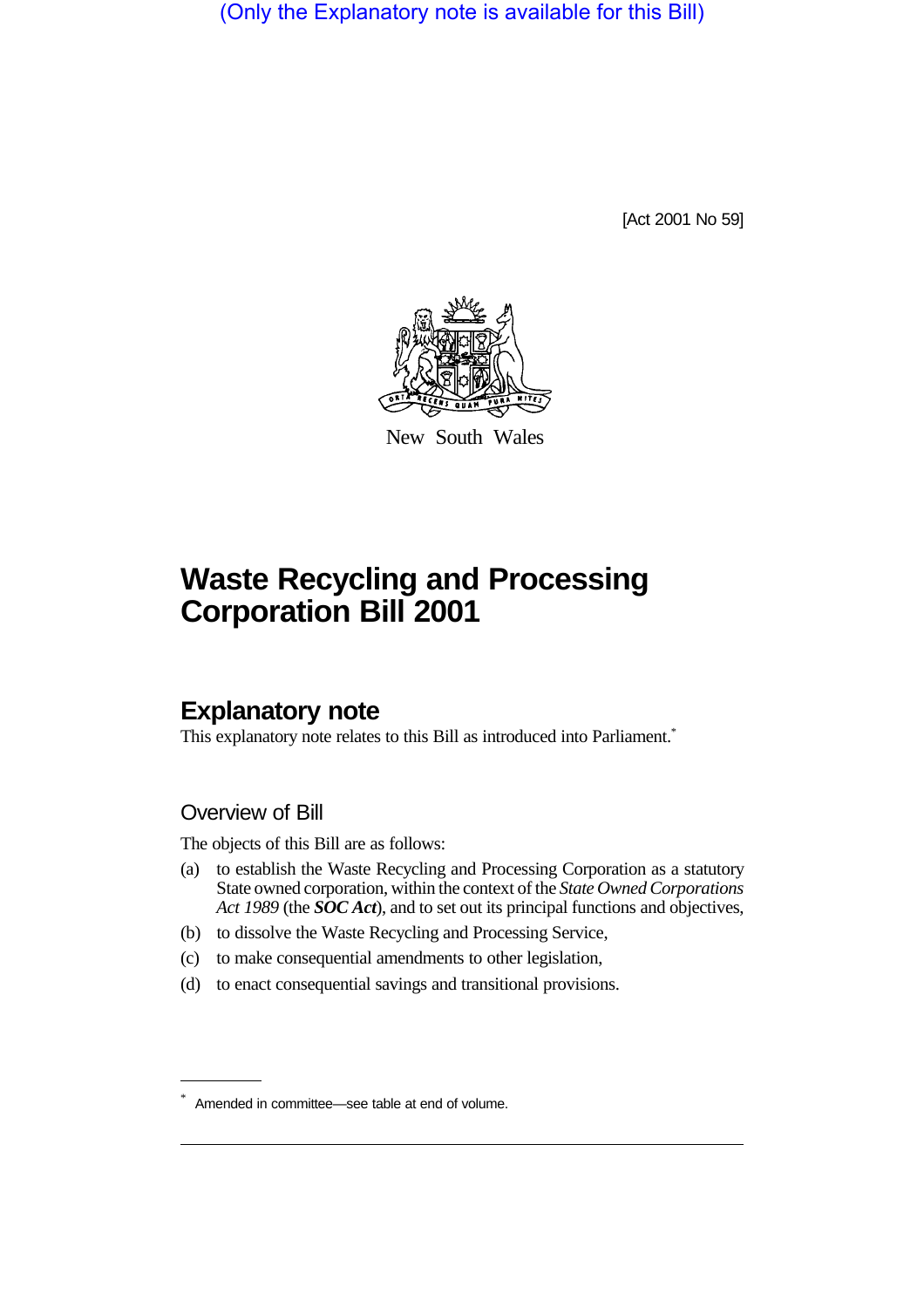Waste Recycling and Processing Corporation Bill 2001 [Act 2001 No 59]

Explanatory note

#### Outline of provisions

#### **Part 1 Preliminary**

**Clause 1** sets out the name (also called the short title) of the proposed Act.

**Clause 2** provides for the commencement of the proposed Act on a day or days to be appointed by proclamation.

**Clause 3** defines certain words and expressions used in the proposed Act, and provides for certain other words and expressions to be given the same meanings as they have in the SOC Act.

### **Part 2 Waste Recycling and Processing Corporation**

**Clause 4** establishes the Waste Recycling and Processing Corporation (the *Corporation*) as a statutory State owned corporation under the SOC Act.

**Clause 5** sets out the principal objectives of the Corporation. These are as follows:

- (a) to be a successful business and, to this end:
	- (i) to operate at least as efficiently as any comparable businesses, and
	- (ii) to maximise the net worth of the State's investment in it, and
	- (iii) to exhibit a sense of social responsibility by having regard to the interests of the community in which it operates,
- (b) to protect the environment by conducting its operations in compliance with the principles of ecologically sustainable development contained in section 6 (2) of the *Protection of the Environment Administration Act 1991*,
- (c) to exhibit a sense of responsibility towards regional development and decentralisation in the way in which it operates,
- (d) to provide and manage efficient, safe and reliable waste facilities, secondary resource facilities and related facilities,
- (e) to be an efficient and responsible provider of waste management services, secondary resource recovery services and related services,
- (f) to minimise any adverse health and environmental impacts of its activities and services relating to waste management and secondary resource recovery.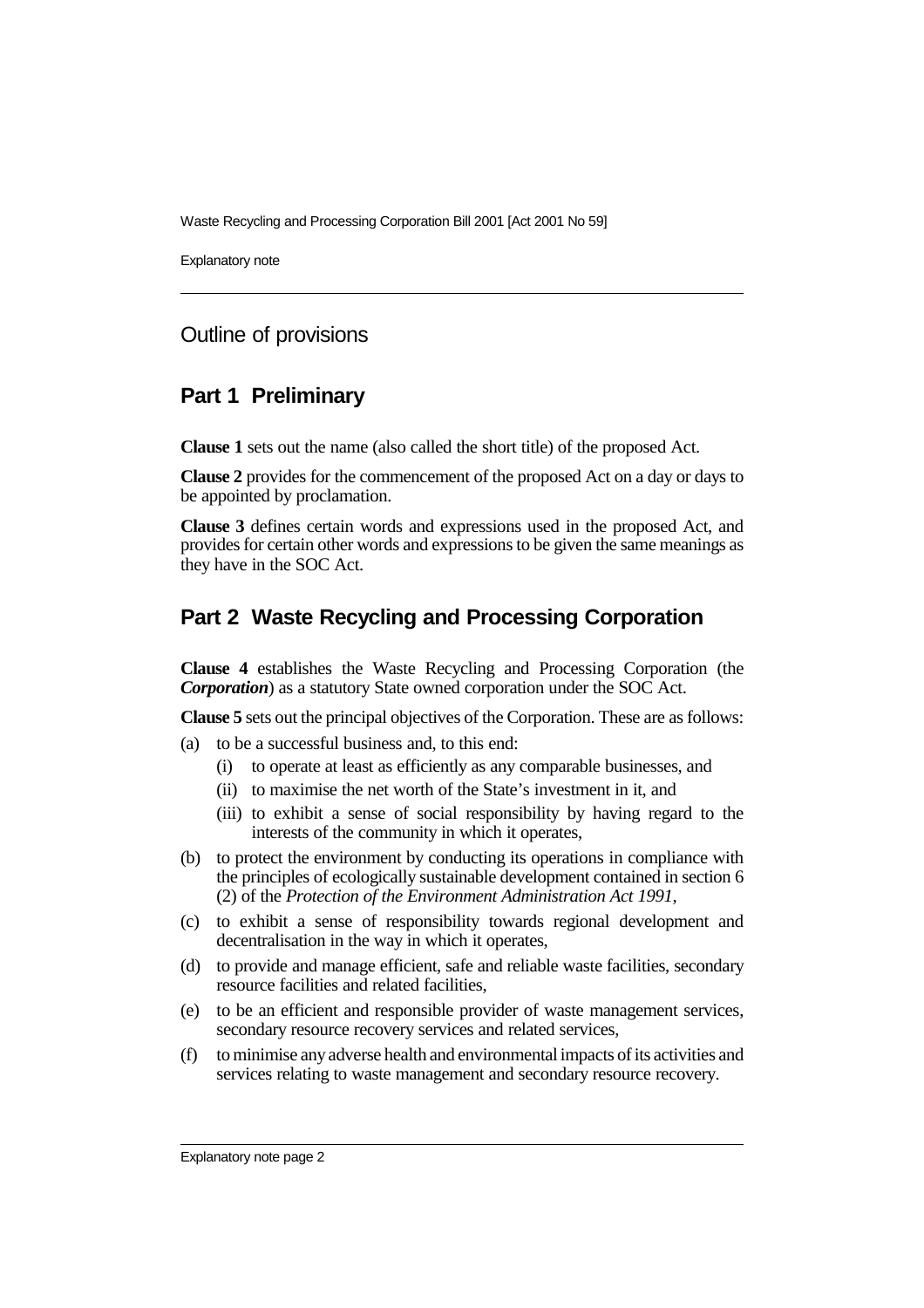Waste Recycling and Processing Corporation Bill 2001 [Act 2001 No 59]

Explanatory note

**Clause 6** sets out the principal functions of the Corporation. These are as follows:

- (a) to establish, maintain and operate waste facilities, secondary resource facilities and related facilities,
- (b) to conduct businesses or provide services relating to waste, and secondary resource recovery,
- (c) to provide waste management services, secondary resource management services and related services,
- (d) to research, develop and implement alternative technologies for managing waste,
- (e) to trade in waste and secondary resources.

**Clause 7** provides for a board of directors for the Corporation.

**Clause 8** provides for a chief executive officer of the Corporation.

**Clause 9** provides for an acting chief executive officer of the Corporation.

**Clause 10** makes it clear that the SOC Act applies in respect of the Corporation.

## **Part 3 Dissolution of Waste Recycling and Processing Service**

**Clause 11** dissolves the Waste Recycling and Processing Service (the corporation established by the *Waste Recycling and Processing Service Act 1970*).

**Clause 12** provides that the Corporation is a continuation of, and the same legal entity as, the Waste Recycling and Processing Service.

**Clause 13** transfers the general assets, rights and liabilities of the Waste Recycling and Processing Service to the Waste Recycling and Processing Corporation.

**Clause 14** allows the Minister, on or before the dissolution of the Waste Recycling and Processing Service, to transfer particular assets, rights and liabilities of the Service to the Ministerial Holding Corporation constituted under the SOC Act or to any other person acting on behalf of the State.